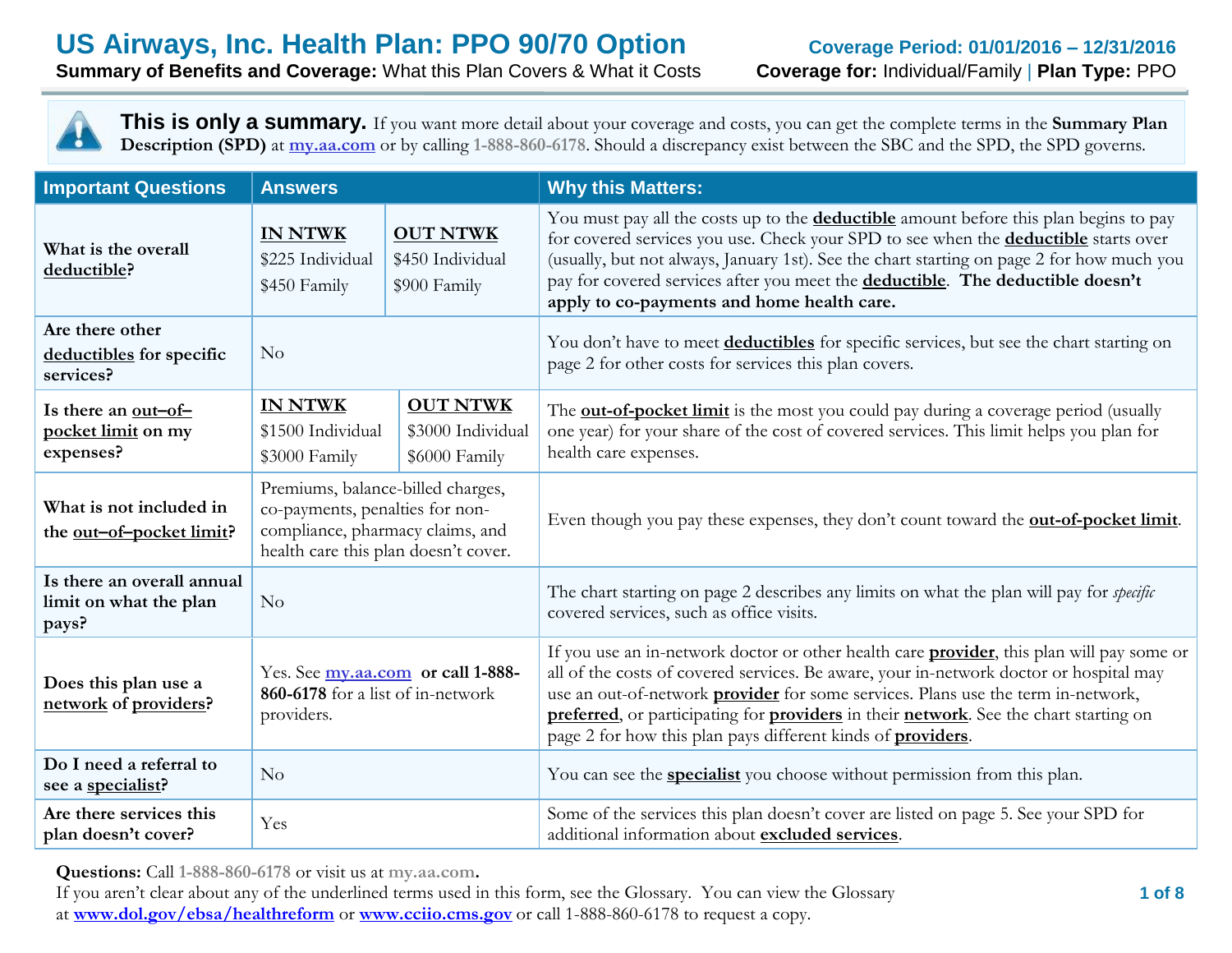**Summary of Benefits and Coverage:** What this Plan Covers & What it Costs **Coverage for:** Individual/Family | **Plan Type:** PPO

- **Co-payments** (co-pays) are fixed dollar amounts (for example, \$15) you pay for covered health care, usually when you receive the service.
- **Co-insurance** is *your* share of the costs of a covered service, calculated as a percent of the **allowed amount** for the service. For example, if the plan's **allowed amount** for an overnight hospital stay is \$1,000, your **co-insurance** payment of 20% would be \$200. This may change if you haven't met your **deductible**.
- The amount the plan pays for covered services is based on the **allowed amount**. If an out-of-network **provider** charges more than the **allowed amount**, you may have to pay the difference. For example, if an out-of-network hospital charges \$1,500 for an overnight stay and the **allowed amount** is \$1,000, you may have to pay the \$500 difference. (This is called **balance billing**.)
- This plan may encourage you to use in-network **providers** by charging you lower **deductibles**, **co-payments** and **co-insurance** amounts.

| <b>Common</b><br><b>Services You May Need</b><br><b>Medical Event</b> |                                                                                | <b>In-Network</b><br><b>Provider</b> | <b>Out-of-Network</b><br><b>Provider</b> | <b>Limitations &amp; Exceptions</b>                                                                                                                                                         |
|-----------------------------------------------------------------------|--------------------------------------------------------------------------------|--------------------------------------|------------------------------------------|---------------------------------------------------------------------------------------------------------------------------------------------------------------------------------------------|
|                                                                       | Primary care visit to treat an injury or illness                               | \$25 co-payment                      | 30% co-insurance                         | Doctor on Demand visits \$30.                                                                                                                                                               |
|                                                                       | Specialist visit                                                               | \$40 co-payment                      | 30% co-insurance                         | -none-                                                                                                                                                                                      |
| If you visit a health                                                 | Other medical practitioner office visit (e.g.,<br>chiropractor, acupuncturist) | \$40 co-payment for<br>chiropractor  | Not Covered                              | Coverage is limited to 20 visits annual<br>max. Acupuncture is not covered.                                                                                                                 |
| care provider's office<br>or clinic                                   | Preventive care/screening/immunization                                         | Not Covered<br>\$25 co-payment       |                                          | There may be other levels of cost share<br>that are contingent on what services<br>are provided. See the Schedule of<br>PPO Plan Benefits section of the SPD<br>for a complete explanation. |
|                                                                       | Diagnostic test (x-ray, blood work)                                            | 10% co-insurance                     | 30% co-insurance                         | The amount you pay may be different<br>depending on how or where your care<br>was provided. See the Schedule of<br>PPO Plan Benefits section of the SPD<br>for complete details.            |
| If you have a test                                                    | Imaging (CT/PET scans, MRIs)                                                   | 10% co-insurance                     | 30% co-insurance                         | The amount you pay may be different<br>depending on how or where your care<br>was provided. See the Schedule of<br>PPO Plan Benefits section of the SPD<br>for complete details.            |

**Questions:** Call **1-888-860-6178** or visit us at **my.aa.com.**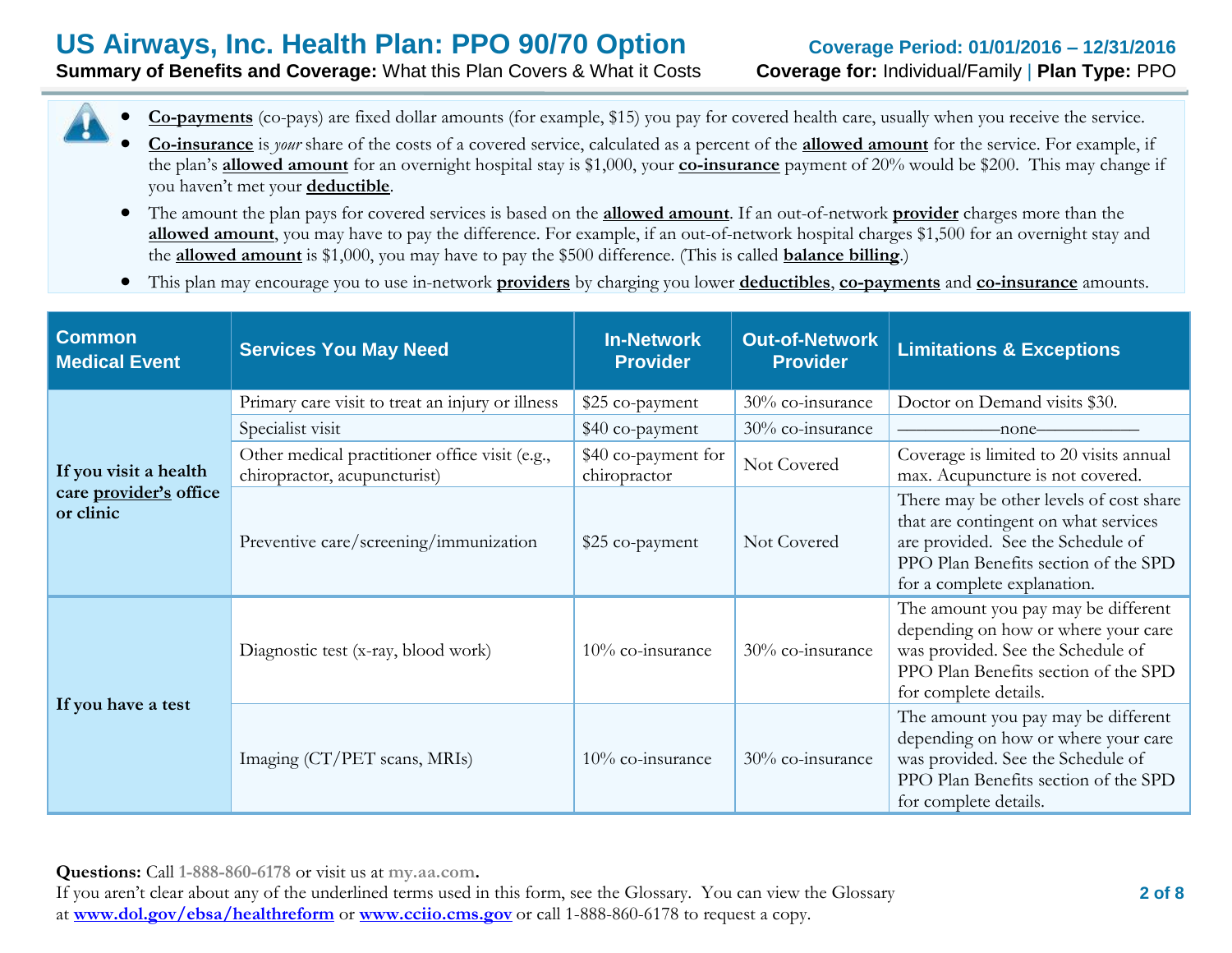**Summary of Benefits and Coverage:** What this Plan Covers & What it Costs **Coverage for:** Individual/Family | **Plan Type:** PPO

| <b>Common</b><br><b>Medical Event</b>                                                            | <b>Services You May Need</b>                   | <b>In-Network</b><br><b>Provider</b>    | <b>Out-of-Network</b><br><b>Provider</b> | <b>Limitations &amp; Exceptions</b>                                                                                                                                                                                                                                                                                             |
|--------------------------------------------------------------------------------------------------|------------------------------------------------|-----------------------------------------|------------------------------------------|---------------------------------------------------------------------------------------------------------------------------------------------------------------------------------------------------------------------------------------------------------------------------------------------------------------------------------|
| If you need drugs to                                                                             | Generic drugs                                  | \$15 retail/\$30 mail<br>order          | Not Covered                              | Covers up to 34 day supply (retail<br>prescription); 35-90 day supply (mail<br>order prescription).                                                                                                                                                                                                                             |
| treat your illness or<br>condition<br>More information<br>about prescription<br>drug coverage is | Brand formulary drugs                          | \$30 retail/\$60 mail<br>order          | Not Covered                              | If you request a brand drug when a<br>generic drug is available, you will pay<br>the difference in cost between the<br>brand and generic drug in addition to<br>the generic co-payment.                                                                                                                                         |
| available at<br>www.express-<br>scripts.com                                                      | Brand non-formulary drugs                      | \$50 retail/\$100<br>mail order         | Not Covered                              | If you request a brand drug when a<br>generic drug is available, you will pay<br>the difference in cost between the<br>brand and generic drug in addition to<br>the generic co-payment.                                                                                                                                         |
| If you have                                                                                      | Facility fee (e.g., ambulatory surgery center) | 10% co-insurance                        | 30% co-insurance                         | $\longrightarrow$ none                                                                                                                                                                                                                                                                                                          |
| outpatient surgery                                                                               | Physician/surgeon fees                         | 10% co-insurance                        | 30% co-insurance                         | $-none$                                                                                                                                                                                                                                                                                                                         |
| If you need                                                                                      | Emergency room services                        | \$100 co-payment                        | \$100 co-payment                         | Co-payment waived if admitted.                                                                                                                                                                                                                                                                                                  |
| immediate medical                                                                                | Emergency medical transportation               | 10% co-insurance                        | 10% co-insurance                         | $-none$                                                                                                                                                                                                                                                                                                                         |
| attention                                                                                        | Urgent care                                    | \$40 co-payment                         | 30% co-insurance                         | $-none$ — $\qquad$ — $\qquad$ — $\qquad$ — $\qquad$ — $\qquad$ — $\qquad$ — $\qquad$ — $\qquad$ — $\qquad$ — $\qquad$ — $\qquad$ — $\qquad$ $\qquad$ $\qquad$ $\qquad$ $\qquad$ $\qquad$ $\qquad$ $\qquad$ $\qquad$ $\qquad$ $\qquad$ $\qquad$ $\qquad$ $\qquad$ $\qquad$ $\qquad$ $\qquad$ $\qquad$ $\qquad$ $\qquad$ $\qquad$ |
| If you have a                                                                                    | Facility fee (e.g., hospital room)             | 10% co-insurance                        | 30% co-insurance                         | Notification required for inpatient out-<br>of-network or \$250 penalty applies.                                                                                                                                                                                                                                                |
| hospital stay                                                                                    | Physician/surgeon fee                          | 10% co-insurance                        | 30% co-insurance                         | $-$ none $-$                                                                                                                                                                                                                                                                                                                    |
| If you have mental                                                                               | Mental/Behavioral health outpatient services   | \$25 co-payment                         | 30% co-insurance                         | $\longrightarrow$ none $\longrightarrow$                                                                                                                                                                                                                                                                                        |
| health, behavioral                                                                               | Mental/Behavioral health inpatient services    | 10% co-insurance                        | 30% co-insurance                         | $-none$ ——                                                                                                                                                                                                                                                                                                                      |
| health, or substance                                                                             | Substance use disorder outpatient services     | \$25 co-payment                         | 30% co-insurance                         | $-$ none $-$                                                                                                                                                                                                                                                                                                                    |
| abuse needs                                                                                      | Substance use disorder inpatient services      | 10% co-insurance                        | 30% co-insurance                         | $-none$                                                                                                                                                                                                                                                                                                                         |
| If you are pregnant                                                                              | Prenatal and postnatal care                    | \$25 Global<br>Maternity co-<br>payment | 30% co-insurance                         | Additional out-of-pocket costs may<br>apply. See the Schedule of PPO Plan<br>Benefits section of the SPD.                                                                                                                                                                                                                       |
|                                                                                                  | Delivery and all inpatient services            | 10% co-insurance                        | 30% co-insurance                         | -none-                                                                                                                                                                                                                                                                                                                          |

**Questions:** Call **1-888-860-6178** or visit us at **my.aa.com.**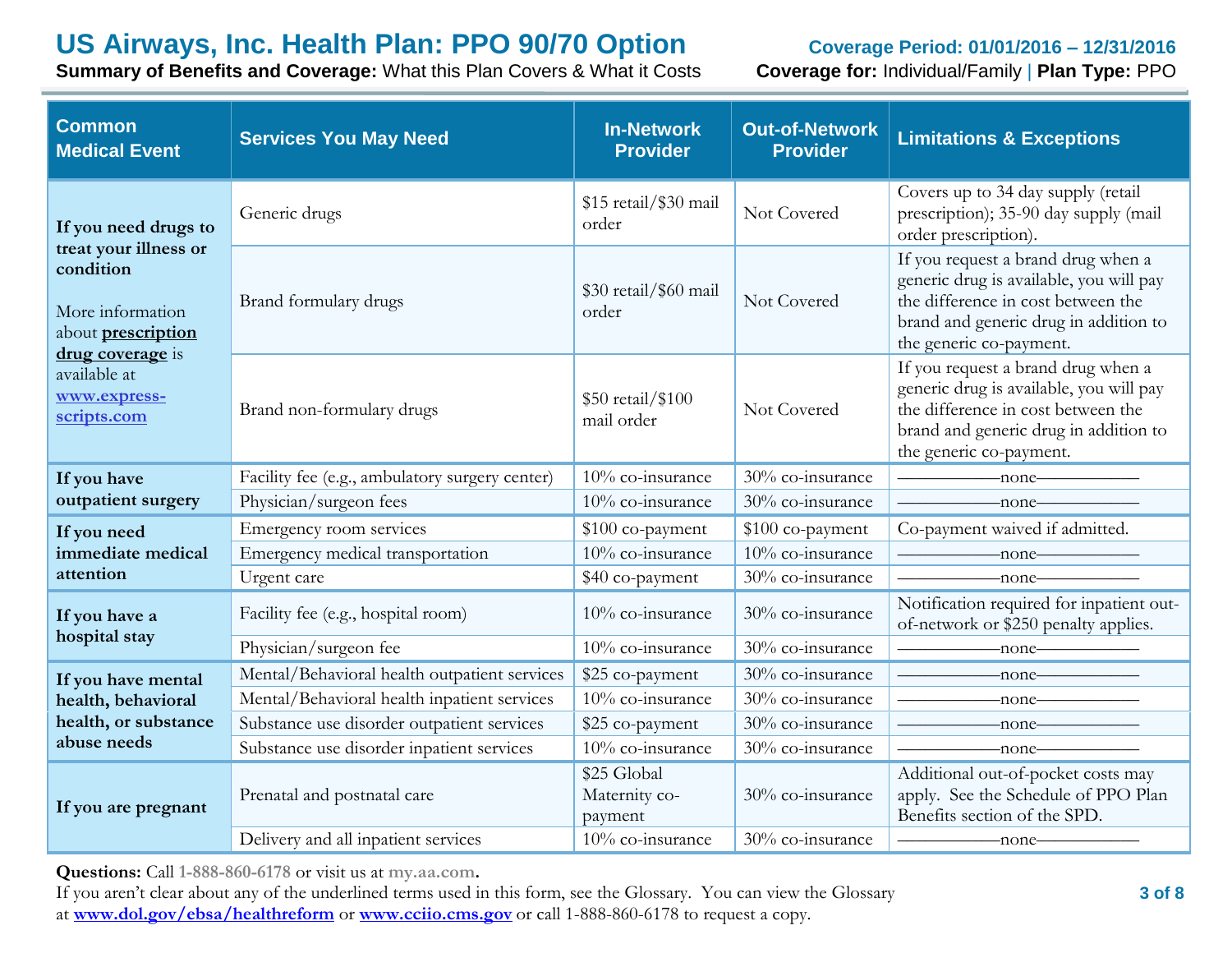**Summary of Benefits and Coverage:** What this Plan Covers & What it Costs **Coverage for:** Individual/Family | **Plan Type:** PPO

| <b>Common</b><br><b>Medical Event</b>                                   | <b>Services You May Need</b> | <b>In-Network</b><br><b>Provider</b>               | <b>Out-of-Network</b><br><b>Provider</b> | <b>Limitations &amp; Exceptions</b>                                                                                                                                                |
|-------------------------------------------------------------------------|------------------------------|----------------------------------------------------|------------------------------------------|------------------------------------------------------------------------------------------------------------------------------------------------------------------------------------|
|                                                                         | Home health care             | No Charge                                          | Not Covered                              | Coverage is limited to 100 visits annual<br>max.                                                                                                                                   |
|                                                                         | Rehabilitation services      | \$40 co-payment                                    | 30% co-insurance                         | Coverage is limited to 40 visits annual<br>max. physical and occupational<br>combined therapy, 20 visits annual<br>max speech therapy. Combined in-<br>network and out-of-network. |
| If you need help<br>recovering or have<br>other special health<br>needs | Habilitation services        | \$40 co-payment                                    | 30% co-insurance                         | All rehabilitation and habilitation visits<br>count toward your rehabilitation visit<br>limit.                                                                                     |
|                                                                         | Skilled nursing care         | $10\%$ co-insurance                                | 30% co-insurance                         | Coverage is limited to 60 days annual<br>max. combined in-network and out-of-<br>network.                                                                                          |
|                                                                         | Durable medical equipment    | First \$500 No<br>Charge, then 10%<br>co-insurance | 30% co-insurance                         | Precertification required after \$500 has<br>been met. Co-insurance applies after<br>deductible met.                                                                               |
|                                                                         | Hospice service              | No Charge                                          | Not Covered                              | -none–                                                                                                                                                                             |
|                                                                         | Eye exam                     | Not Covered                                        | Not Covered                              | -none-                                                                                                                                                                             |
| If your child needs<br>dental or eye care                               | Glasses                      | Not Covered                                        | Not Covered                              | -none-                                                                                                                                                                             |
|                                                                         | Dental check-up              | Not Covered                                        | Not Covered                              | -none-                                                                                                                                                                             |

**Questions:** Call **1-888-860-6178** or visit us at **my.aa.com.**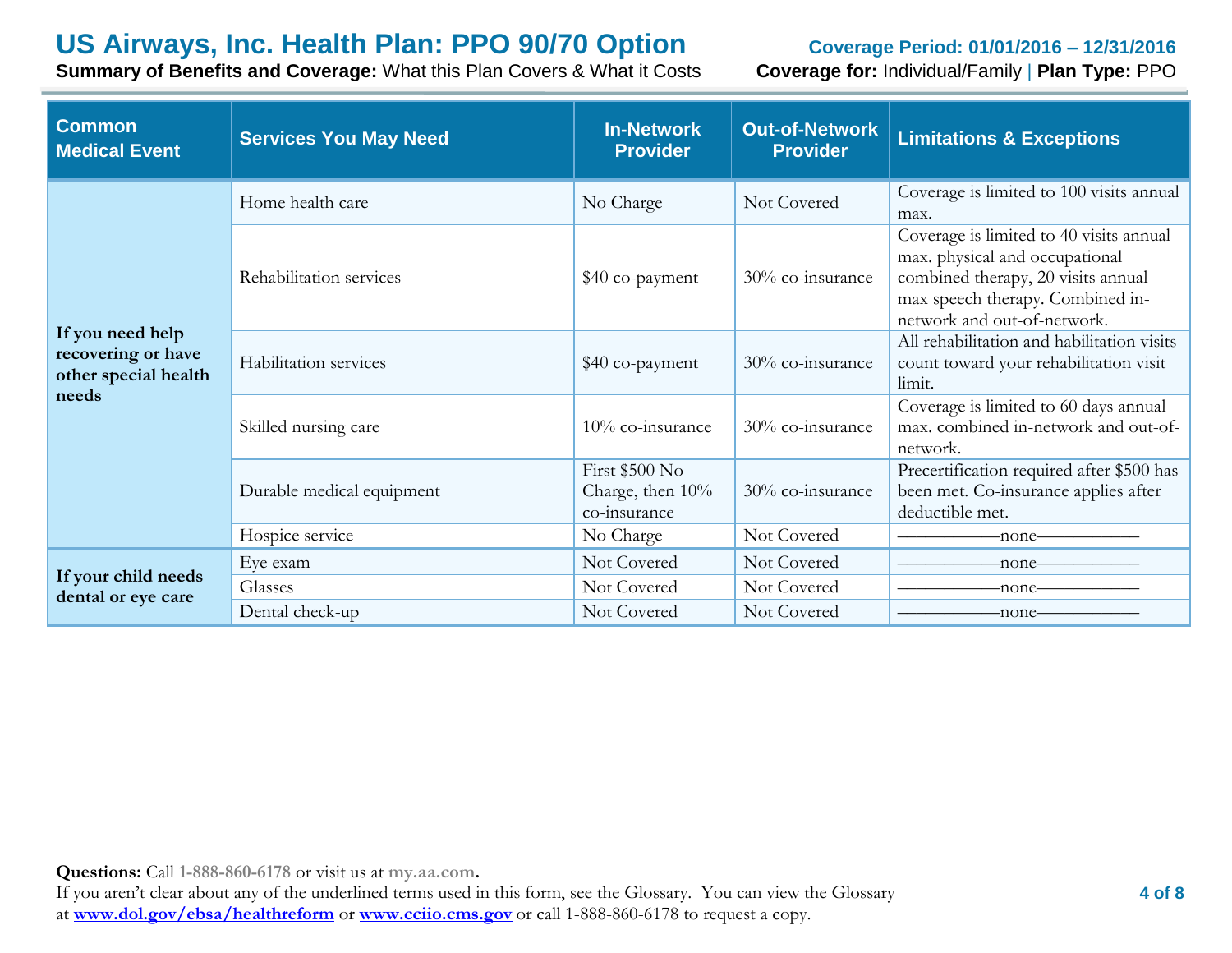**Summary of Benefits and Coverage:** What this Plan Covers & What it Costs **Coverage for:** Individual/Family | **Plan Type:** PPO

### **Excluded Services & Other Covered Services:**

|                                                                                                                                                                                       | Services Your Plan Does NOT Cover (This isn't a complete list. Check your SPD for other excluded services.)                                                      |           |                                                                                                                                                |           |                                                                                 |  |
|---------------------------------------------------------------------------------------------------------------------------------------------------------------------------------------|------------------------------------------------------------------------------------------------------------------------------------------------------------------|-----------|------------------------------------------------------------------------------------------------------------------------------------------------|-----------|---------------------------------------------------------------------------------|--|
|                                                                                                                                                                                       | Acupuncture                                                                                                                                                      | $\bullet$ | Glasses                                                                                                                                        | $\bullet$ | Routine eye care                                                                |  |
|                                                                                                                                                                                       | Cosmetic surgery                                                                                                                                                 | $\bullet$ | Hearing aids                                                                                                                                   |           | Routine foot care (except for procedures<br>associated with diabetic treatment) |  |
| Dental care (except for dental treatment and<br>oral surgery related to the mouth that is<br>required as the result of an accident and<br>started prior to a year after the accident) |                                                                                                                                                                  | $\bullet$ | Infertility treatment (except diagnostic testing<br>to determine the cause of infertility and<br>prescription medication to treat infertility) |           | Weight loss programs<br>$\bullet$                                               |  |
|                                                                                                                                                                                       | Long-term care<br>$\bullet$<br>Other Covered Services (This isn't a complete list. Check your SPD for other covered services and your costs for these services.) |           |                                                                                                                                                |           |                                                                                 |  |
|                                                                                                                                                                                       | Bariatric surgery (one procedure for the entire<br>time the person is covered under the plan)                                                                    |           | Most coverage provided outside the United<br>States. See my.aa.com                                                                             |           | • Private-duty nursing                                                          |  |
|                                                                                                                                                                                       | Chiropractic care (20 visit annual max.)                                                                                                                         | $\bullet$ | Non-emergency care when traveling outside<br>the U.S.                                                                                          |           |                                                                                 |  |

### **Your Rights to Continue Coverage:**

If you lose coverage under the plan, then, depending upon the circumstances, Federal and State laws may provide protections that allow you to keep health coverage. Any such rights may be limited in duration and will require you to pay a **premium**, which may be significantly higher than the premium you pay while covered under the plan. Other limitations on your rights to continue coverage may also apply.

For more information on your rights to continue coverage, contact the plan at 1-888-860-6178. You may also contact your state insurance department, the U.S. Department of Labor, Employee Benefits Security Administration at 1-866-444-3272 or **www.dol.gov/ebsa**, or the U.S. Department of Health and Human Services at 1-877-267-2323 x61565 or **www.cciio.cms.gov**.

### **Your Grievance and Appeals Rights:**

If you have a complaint or are dissatisfied with a denial of coverage for claims under your plan, you may be able to **appeal** or file a **grievance**. For questions about your rights, this notice, or assistance, you can contact the claims administrator (listed on your member ID card) at:

| Blue Cross and Blue Shield of Texas | UnitedHealthcare              | Express Scripts, Inc.        |
|-------------------------------------|-------------------------------|------------------------------|
| ATTN: Appeals for US Airways, Inc.  | National Appeals Center       | Appeals for US Airways, Inc. |
| PO BOX 833874                       | PO BOX 30432                  | PO BOX 66588                 |
| Richardson, TX 75083-3874           | Salt Lake City, UT 84130-0432 | St. Louis, MO 63166-6588     |
| Telephone: 1-800-441-9188           | Telephone: 1-800-520-0811     | Telephone: 1-800-753-2851    |

**Questions:** Call **1-888-860-6178** or visit us at **my.aa.com.**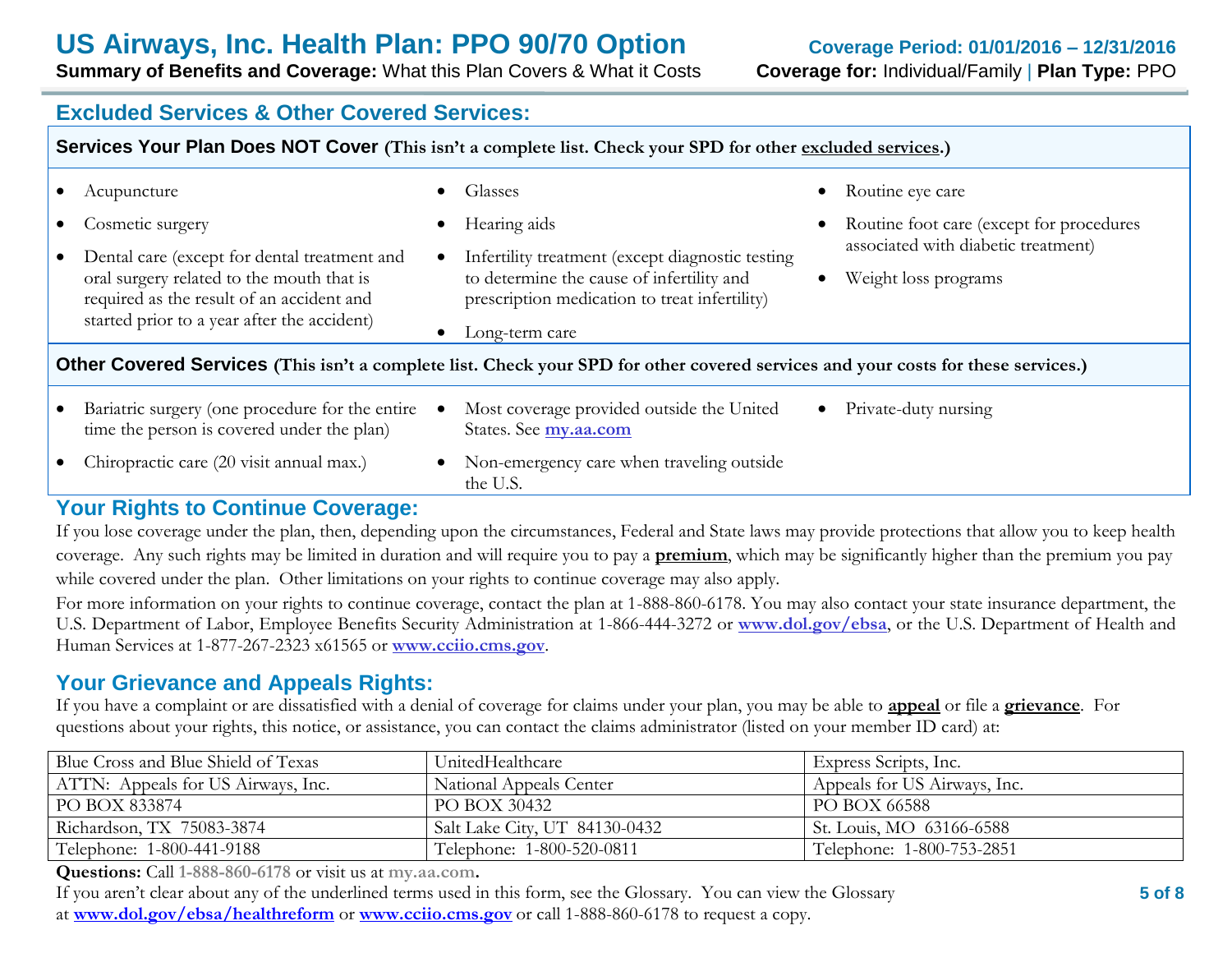## **Does this Coverage Provide Minimum Essential Coverage?**

The Affordable Care Act requires most people to have health care coverage that qualifies as "minimum essential coverage." **This health coverage does provide minimum essential coverage.**

### **Does this Coverage Meet the Minimum Value Standard?**

The Affordable Care Act establishes a minimum value standard of benefits of a health plan. The minimum value standard is 60% (actuarial value). **This health coverage does meet the minimum value standard for the benefits it provides.**

## **Health Reimbursement Account (HRA) (formerly known as the Health US Account (HUSA))**

If you (or your spouse/DP) participate in the WebMD Wellness program and earn wellness rewards, we will place those reward funds in your YSA (Your Spending Account) HRA. Any remaining balance in your HUSA will automatically transfer to your HRA. You can use the funds to pay for health-related items not paid by your medical/prescription coverage, (deductibles, out of pocket amounts, etc.) You must use all the funds in your HCFSA before you can access the funds in this HRA. Also, you can access these funds only up to the amounts actually deposited into the HRA.

### **Health Care Flexible Spending Account (HCFSA)**

From payroll deductions throughout the year, you can set aside pre-tax funds that go into your YSA (Your Spending Account) HCFSA. These funds may be used to reimburse you for health-related expenses such as deductibles, out of pocket amounts, etc. As soon as you make your first contribution through payroll deduction each year, the full amount of your elected HCFSA account is available for use. **For 2016, the maximum amount you can deposit into your HCFSA is \$2,550.** 

### **Language Access Services:**

Para obtener asistencia en español, llame al número de teléfono en su tarjeta de identificación. 若需要中文协助,请拨打您会员卡上的电话号码 Dine k'ehji shich'i' hadoodzih ninizingo, bee neehozin biniiye nanitinigii number bikaa'igii bich'i' hodiilnih

*Para sa tulong sa Tagalog, tawagan ang numero sa iyong ID card.*

––––––––––––––––––––––*To see examples of how this plan might cover costs for a sample medical situation, see the next page.–––––––––––*–––––––––––

**Questions:** Call **1-888-860-6178** or visit us at **my.aa.com.**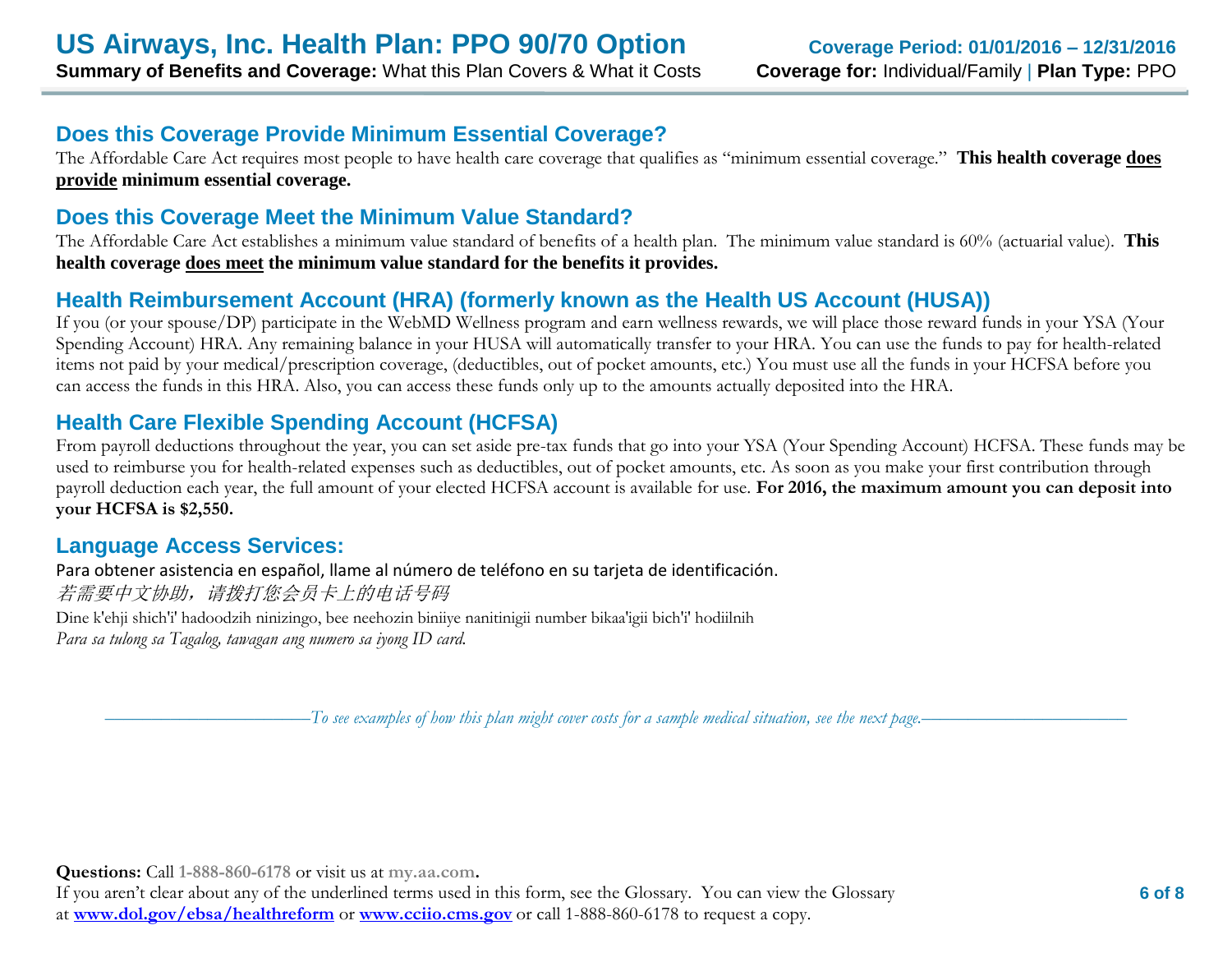## **US Airways, Inc. Health Plan: PPO 90/70 Option Coverage Period: 01/01/2016 – 12/31/2016 Coverage Examples Coverage for:** Individual/Family | **Plan Type:** PPO

# **About these Coverage Examples:**

These examples show how this plan might cover medical care in given situations. Use these examples to see, in general, how much financial protection a sample patient might get if they are covered under different plans.



**This is not a cost estimator.** 

Don't use these examples to estimate your actual costs under this plan. The actual care you receive will be different from these examples, and the cost of that care will also be different.

See the next page for important information about these examples.

| <b>Having a baby</b> |  |
|----------------------|--|
| (normal delivery)    |  |

- Amount owed to providers: \$7,540
- **Plan pays** \$6,567.50
- **Patient pays** \$972.50

#### **Sample care costs:**

| Total                      | \$7,540 |
|----------------------------|---------|
| Vaccines, other preventive | \$40    |
| Radiology                  | \$200   |
| Prescriptions              | \$200   |
| Laboratory tests           | \$500   |
| Anesthesia                 | \$900   |
| Hospital charges (baby)    | \$900   |
| Routine obstetric care     | \$2,100 |
| Hospital charges (mother)  | \$2,700 |
|                            |         |

#### **Patient pays:**

| Deductibles          | \$225    |
|----------------------|----------|
| Co-payments          | \$60     |
| Co-insurance         | \$687.50 |
| Limits or exclusions |          |
| Total                | \$972.50 |

#### **Managing type 2 diabetes** (routine maintenance of

a well-controlled condition)

#### ■ **Amount owed to providers: \$5,400**

- **Plan pays** \$3,930
- **Patient pays** \$1,470

#### **Sample care costs:**

| Prescriptions                  | \$2,900 |
|--------------------------------|---------|
| Medical Equipment and Supplies | \$1,300 |
| Office Visits and Procedures   | \$700   |
| Education                      | \$300   |
| Laboratory tests               | \$100   |
| Vaccines, other preventive     | \$100   |
| Total                          | \$5,400 |

### **Patient pays:**

| Deductibles (met previously) | \$0     |
|------------------------------|---------|
| Co-payments                  | \$1030  |
| Co-insurance                 | \$140   |
| Limits or exclusions         | \$300   |
| Total                        | \$1,470 |

**Questions:** Call **1-888-860-6178** or visit us at **my.aa.com.**